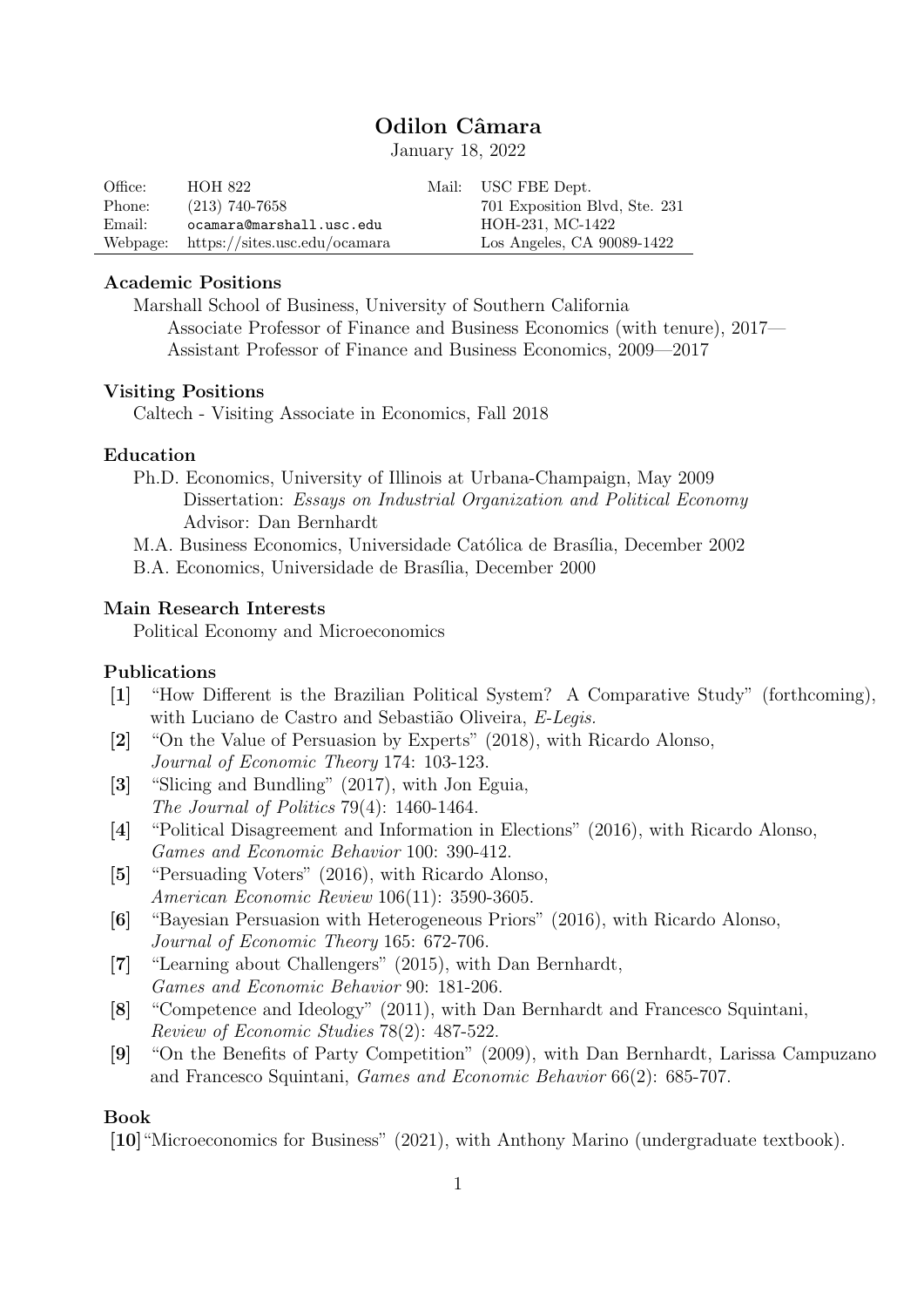## Conference Publications

- [11] "A continuous-time decision-making model for bacterial growth via quorum sensing: theory and evidence" (2019), with Marcos M. Vasconcelos, Manasi S. Gangan, Urbashi Mitra, and James Boedicker, NANOCOM '19: Proceedings of the Sixth Annual ACM International Conference on Nanoscale Computing and Communication.
- [12] "A sequential decision making model of bacterial growth via quorum sensing" (2018), with Marcos M. Vasconcelos, Urbashi Mitra, and James Boedicker, 2018 Asilomar Conference on Signals, Systems and Computers.
- [13] "Bacterial Quorum Sensing as a Networked Decision System" (2018), with Marcos M. Vasconcelos, Urbashi Mitra, Kalinga Pavan Silva and James Boedicker, 2018 IEEE International Conference on Communications (ICC).

### Working Papers

- [14] "Reputation, Competition, and Lies in Labor Market Recommendations", with Nan Jia and Joe Raffiee.
- [15] "Organizing Data Analytics", with Ricardo Alonso
- [16] "Tampering with Information", with Ricardo Alonso
- [17] "Optimal strategy for public good production is set by balancing intertemporal trade-off between population growth rate and carrying capacity", with Manasi S. Gangan, Marcos M. Vasconcelos, Urbashi Mitra, and James Boedicker
- [18] "Economic Policies of Heterogeneous Politicians"
- [19] "The Dynamics of Promotions, Quits and Layoffs," with Dan Bernhardt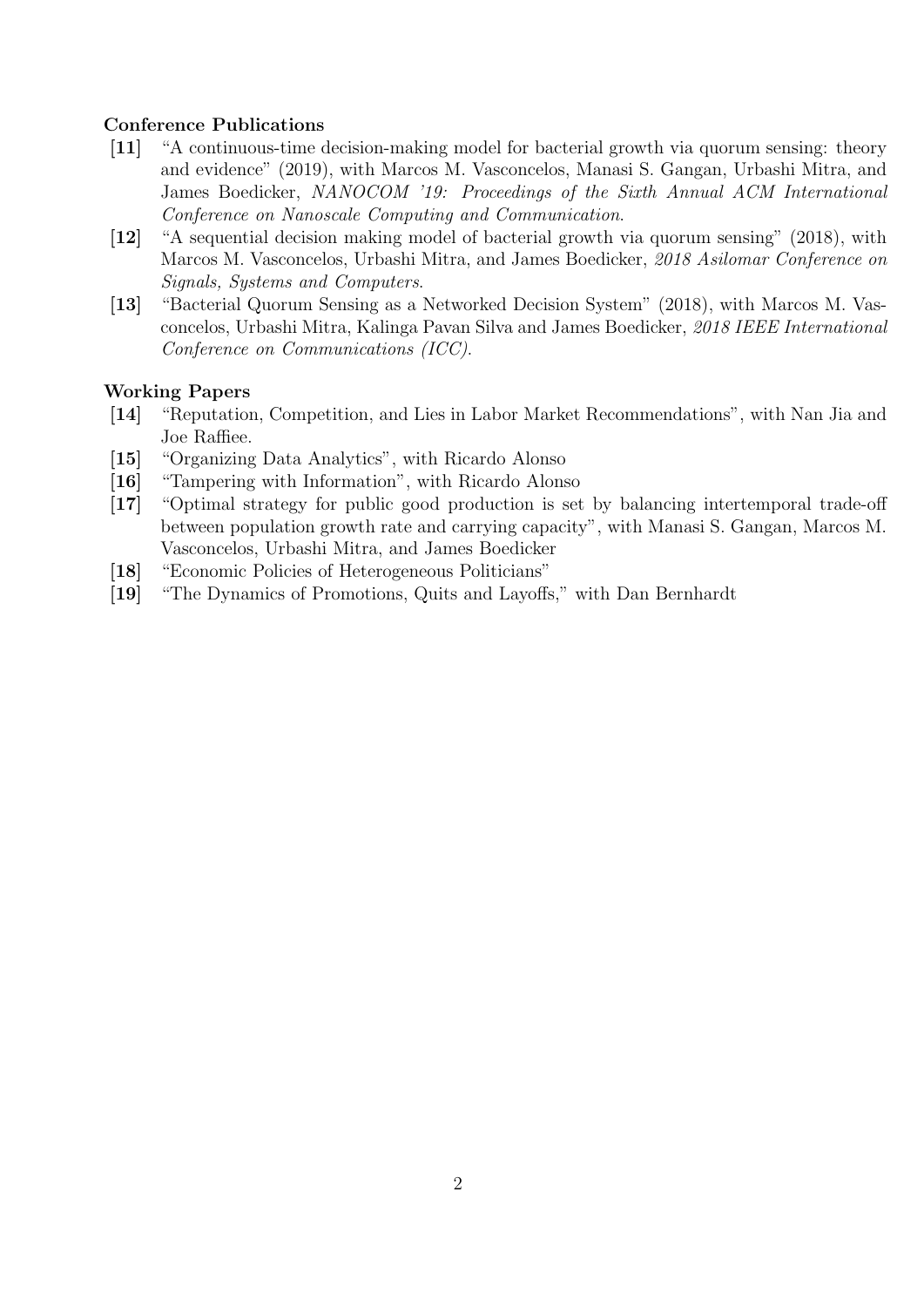## Conference and Seminar Presentations

- 2021 Stanford (Political Economy); AUSTRALASIAN Micro Economic Theory Seminars; Interdisciplinary Symposium on the Brazilian Political System (organized by IMPA); Society for the Advancement of Economic Theory Conference (Virtual — Seoul, Korea); Universidade de Brasília;
- 2019 UC Riverside; 11th Triennial Invitational Choice Symposium (Maryland)
- 2018 INFORMS Annual Conference Phoenix; Caltech; Stanford GSB;
- 2017 LA Theory Day Conference, Los Angeles; Conference on The Economics of Strategic Communication and Persuasion, Montreal; Indiana University — Kelley School of Business; University of Illinois at Urbana-Champaign
- 2016 10th Triennial Invitational Choice Symposium; Michigan State University
- 2015 University of Illinois at Urbana-Champaign; Columbia University; Princeton University; University of Chicago — Harris School of Public Policy; Queen's University; Society for the Advancement of Economic Theory Conference — Cambridge; Fundação Getúlio Vargas, S˜ao Paulo — FGV EESP; Midwest Political Science Association Conference — Chicago; Warwick-Princeton Conference on Political Economy — Venice; AEA Meeting — Boston
- 2014 University of Iowa; Caltech; University of Warwick; University of Bristol; Southwest Economic Theory Conference — UC Irvine; Midwest Political Science Association Conference — Chicago; Princeton University Conference on Political Economy
- 2012 Midwest Political Science Association Conference Chicago; NYU
- 2011 Wallis Institute Annual Conference on Political Economy Rochester; Claremont McKenna College; Society for the Advancement of Economic Theory Conference — Portugal; Midwest Economic Association Annual Meeting — St. Louis; Midwest Political Science Association Conference — Chicago
- 2010 University of Iowa
- 2009 Louisiana State University; International Industrial Organization Conference Boston; Kellogg School of Management; University of Toronto; University of British Columbia; Ohio State University; Harvard Business School; Marshall School of Business; Purdue University
- 2008 Wallis Institute Annual Conference on Political Economy Rochester; North American Summer Meeting of the Econometric Society — Pittsburgh; University of Illinois at Urbana-Champaign; Midwest Economic Association Annual Meeting — Chicago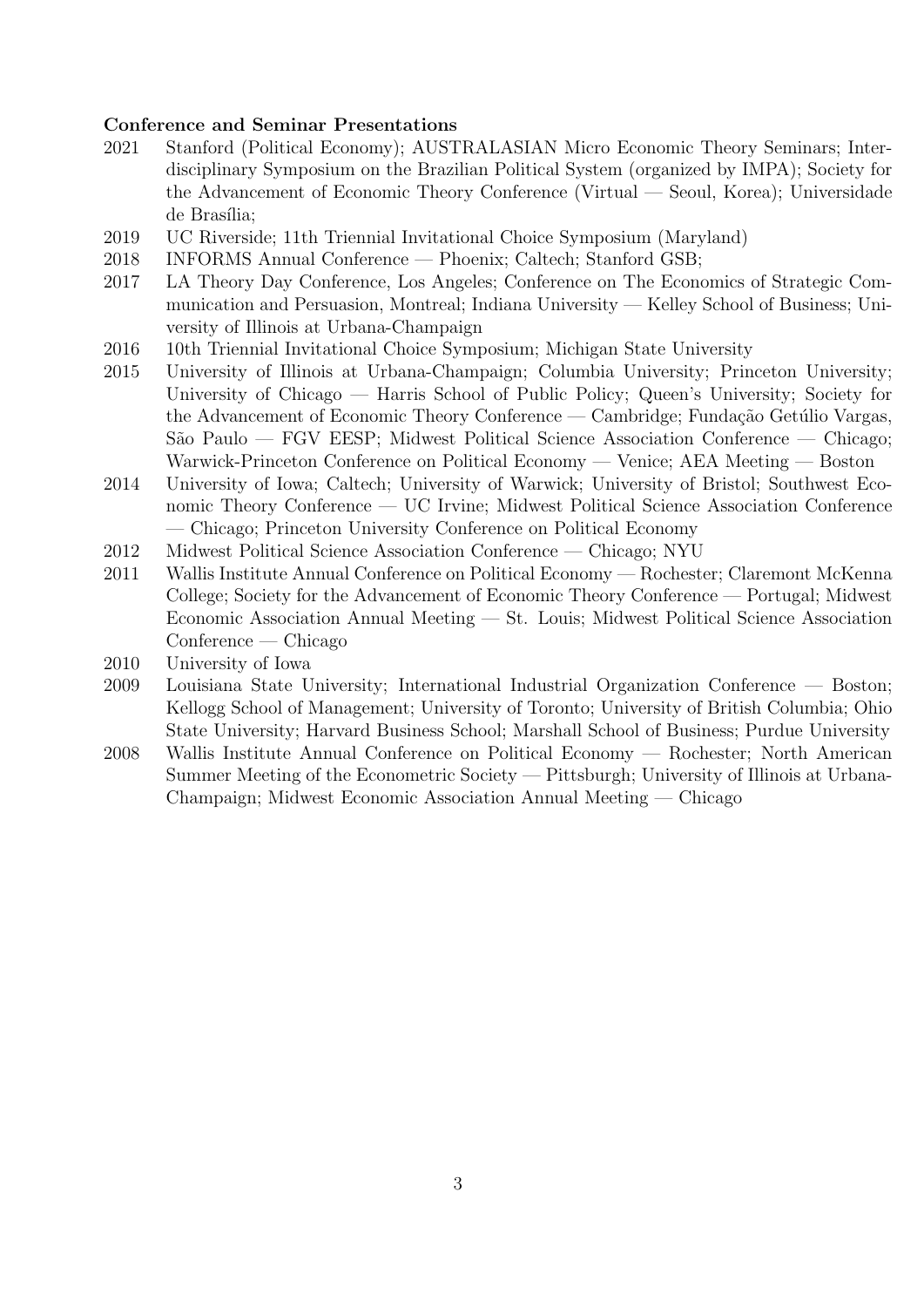#### Professional Service

Editorial advisor

Canadian Journal of Economics, 2016—2019

#### Refereeing

American Economic Review, AER - Insights, AEJ Microeconomics, American Journal of Political Science, American Political Science Review, Canadian Journal of Economics, Econometrica, Economic Inquiry, Economic Journal, Economic Letters, Economic Theory, Economics & Politics, European Economic Review, Games and Economic Behavior, International Economic Review, Journal of Economic Behavior & Organization, Journal of Economic Theory, Journal of Political Economy, Journal of Politics, Journal of Public Economic Theory, Journal of the European Economic Association, Journal of Theoretical Politics, Marketing Science, Operations Research, Public Choice, Quarterly Journal of Political Science, RAND Journal of Economics, Review of Economic Studies, Social Choice and Welfare, Theoretical Economics

#### Member of Dissertation Committee of the following Ph.D. Students (graduation)

Ilya Lukibanov, USC Marketing Department (current) Andreas Aristidou, USC Economics Department (2020) Lei (Amy) Pei, USC Marketing Department (2020) Stephanie Kang, USC Political Science and International Relations (2020) Ruixin Qiang, USC Computer Science Department (2019) Jorge Tamayo, USC Economics Department (2018) Kenneth Chuk, USC Economics Department (2018) Georgios Magkotsios, USC Finance and Business Economics Department (2018) Haifeng Xu, USC Computer Science Department (2018)

# Fellowships, Honors and Awards

University of Southern California Undergraduate Golden Apple Teaching Award, 2016 (Presented every year to the professors who have had the greatest impact on their students, as determined by the USC Marshall Student Body) University of Illinois at Urbana-Champaign EGSO Teaching Award, 2009 Paul W. Boltz Fellowship, 2008/09 Brems Graduate Research Award, 2008 Robert E. Demarest Memorial Teaching Award, 2006/07 and 2007/08 Listed in the "List of Teachers Ranked as Excellent by their Students", 2004–2008 Department of Economics Summer Research Fellowship, 2006 and 2007 Graduate College Fellowship, 2006/07 and 2007/08 Jorge Paulo Lemann Scholar, 2003/04

### Work Experience

| At Banco do Brasil |                                                                                |  |  |  |
|--------------------|--------------------------------------------------------------------------------|--|--|--|
| $2002 - 2003$      | Investor Relations Division: Analyst, Senior Analyst, Interim Division Manager |  |  |  |
| $2000 - 2002$      | Federal District's Superintendency: Junior Analyst, Manager                    |  |  |  |
| $1999 - 2000$      | Brasília's Branch: Intern, Clerk, Interim Account Manager                      |  |  |  |